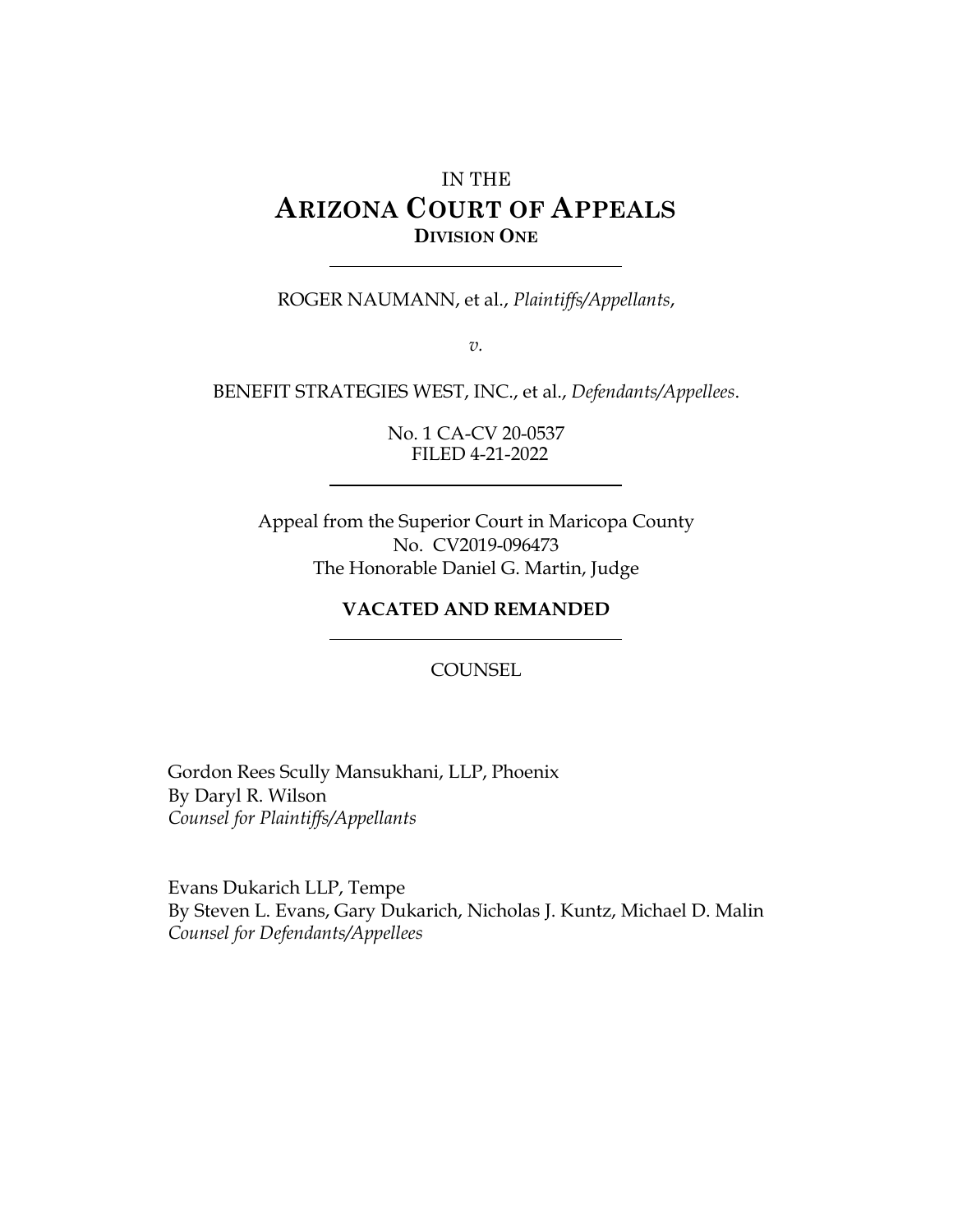# **OPINION**

Judge Brian Y. Furuya delivered the opinion of the Court, in which Chief Judge Kent E. Cattani and Judge Samuel A. Thumma joined.

# **F U R U Y A**, Judge:

 $\P$ **1** Plaintiffs Roger and Cheryl Naumann (the "Naumanns") appeal the dismissal of their three common law claims, which the superior court found were preempted by the federal Employee Retirement Income Security Act of 1974 ("ERISA"), codified at 29 U.S.C. §§ 1001–1461. For the following reasons, we vacate the dismissal of their complaint and remand.

### **FACTS AND PROCEDURAL HISTORY**

**¶2** The Naumanns own and operate the Second Home Pet Resort, L.L.C. (the "SHPR"). They retained David Rosenthal to provide investment advice for SHPR. Rosenthal recommended creation of a pension plan (the "Plan") for the benefit of the Naumanns and SHPR employees. Rosenthal recommended the Naumanns hire Janet Odenwald, the principal owner and professional of Benefit Strategies West, Inc. ("BSW"), to set up and administer the Plan. The Naumanns hired BSW and established the Plan effective January 2013.

**¶3** The Naumanns served as trustees of the Plan, while BSW (with Odenwald as the primary service provider) served as the third-party administrator. The Naumanns relied upon calculations performed by Odenwald and BSW to determine the contributions to be made to the Plan and to protect Plan participants' interests. The Naumanns also relied on recommendations by Odenwald and BSW to maximize tax benefits. By mid-2018, the Naumanns had contributed over \$235,000 to the Plan.

**T4** After Odenwald died, the Naumanns learned that the Plan was underfunded by at least \$460,000. In 2019, the Naumanns sued Odenwald's estate (the "Estate") and others, but not BSW, in federal district court, alleging Odenwald breached a fiduciary duty under ERISA by failing to provide accurate Plan contribution calculations, which resulted in underfunding of the Plan. The Estate moved to dismiss, claiming Odenwald and BSW provided ministerial services and thus owed no fiduciary duty under ERISA. Relying on a stipulation of the parties that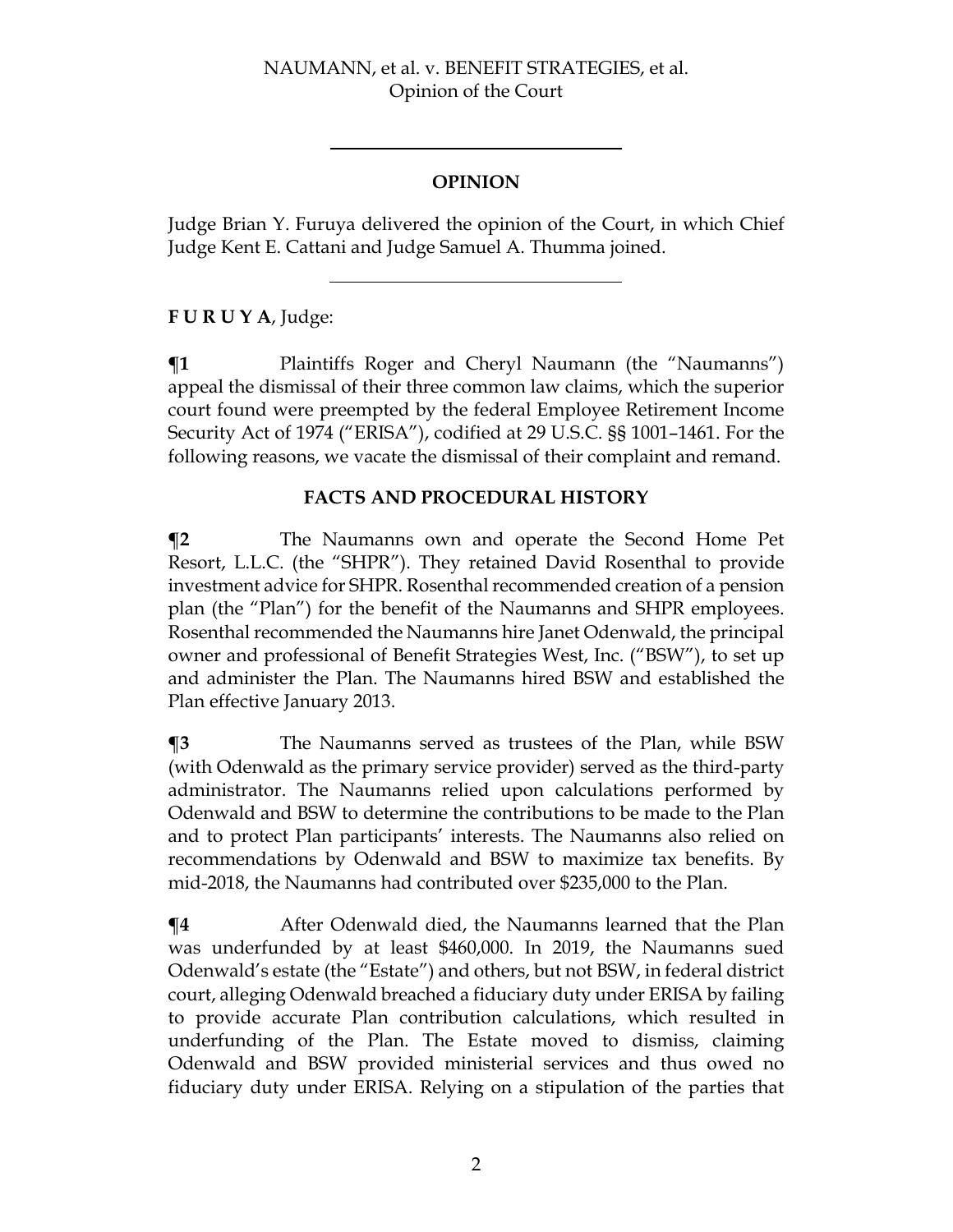neither Odenwald nor BSW were fiduciaries under ERISA, the district court dismissed the complaint against the Estate with prejudice, adding that the personal representative of the Estate, BSW "and any other related persons or parties not named in this case are dismissed with prejudice as to any federal law claims that have been or could have been brought and without prejudice to any state law claims."

**¶5** The Naumanns then filed this case in superior court against the Estate and BSW (the "Defendants"). The Naumanns alleged three Arizona common law claims: (1) BSW breached its contract "by providing inaccurate calculations of Plan contributions"; (2) the Defendants breached an implied warranty "to perform the contract with care and diligence and in a reasonable, non-negligent manner . . . by failing to perform their contractual obligations in a reasonable and non-negligent manner"; and (3) the Defendants committed professional negligence by failing to provide accurate Plan contribution calculations.

**The Defendants moved to dismiss, arguing the Naumanns'** claims were barred by express and conflict preemption under ERISA. Attaching the federal court stipulation, the Defendants argued the Naumanns' claims "are inextricably bound to the ERISA framework and are inherently swept aside by the exclusive authority of ERISA." After briefing and oral argument, the superior court found ERISA preempted the Naumanns' claims and dismissed the complaint.

**¶7** Following entry of final judgment, the Naumanns timely appealed, and we have jurisdiction pursuant to Arizona Revised Statutes ("A.R.S.") §§ 12-120.21(A)(1) and -2101(A)(1).

# **DISCUSSION**

# I. **Standard of Review**

**¶8** We review the dismissal of a complaint for lack of subject matter jurisdiction de novo. *Satterly v. Life Care Ctrs. of Am., Inc.*, 204 Ariz. 174, 177, ¶ 5 (App. 2003). Whether ERISA preempts a state law claim is a legal issue also subject to de novo review. *Id.* We assume the truth of the well-pled factual allegations in the complaint and indulge all reasonable inferences therefrom. *Cullen v. Auto-Owners Ins. Co.*, 218 Ariz. 417, 419, ¶ 7 (2008).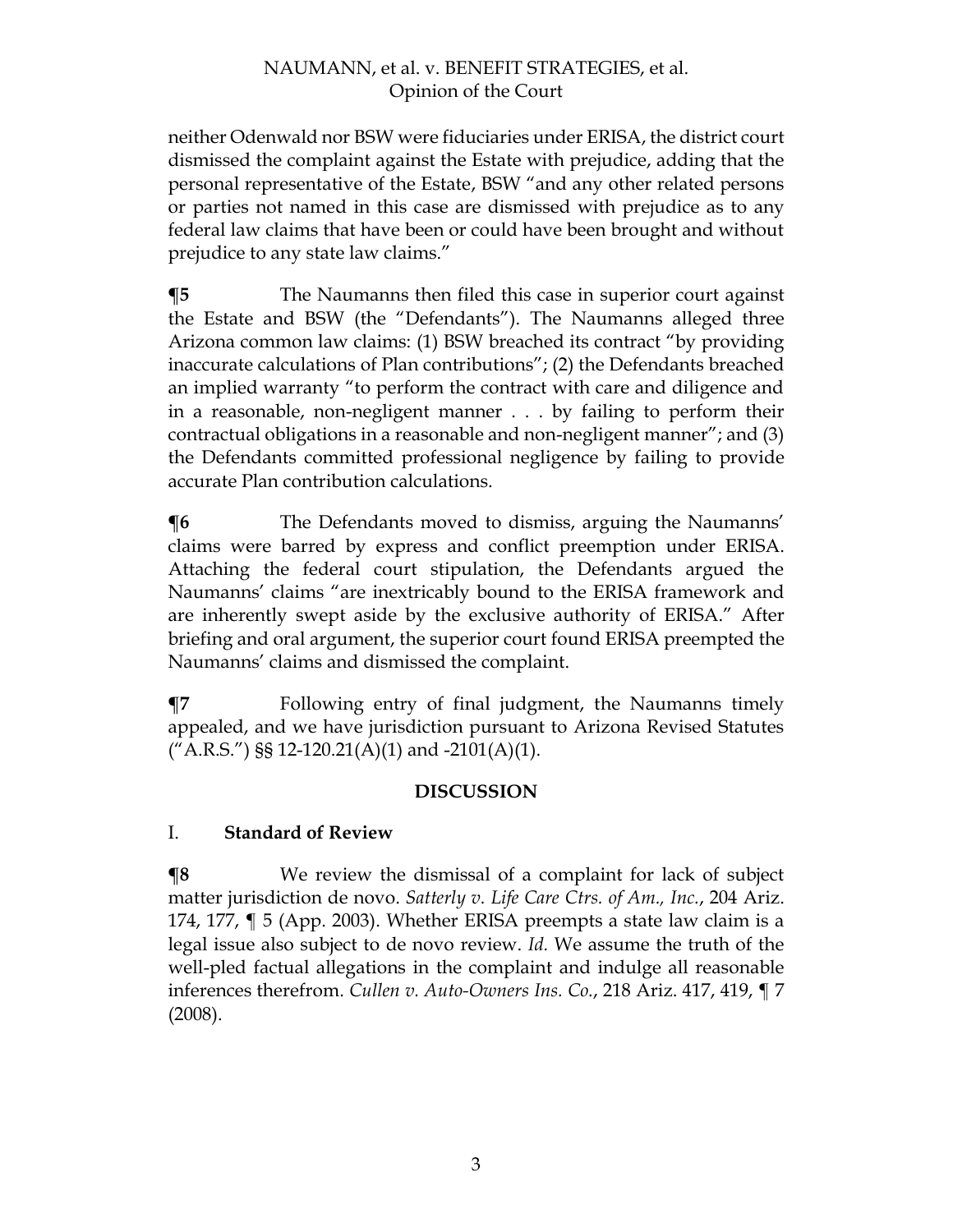### II. **ERISA Overview & Preemption**

**¶9** It is undisputed that the Plan is governed by ERISA. *See* 29 U.S.C. § 1003. ERISA is an "intricate, comprehensive" statute governing employee benefit plans, including pension and welfare plans. *Boggs v. Boggs*, 520 U.S. 833, 839, 841 (1997); *see* 29 U.S.C. § 1001*.* ERISA's regulatory scheme is designed to safeguard the establishment, operation, and administration of employee benefit plans by setting forth minimum standards to assure the "equitable character of such plans and their financial soundness." *Rush Prudential HMO, Inc. v. Moran*, 536 U.S. 355, 364 (2002) (citing 29 U.S.C. § 1001(a)). ERISA provides "appropriate remedies, sanctions, and ready access" to federal courts when ERISA administrators fail to comply with such standards. *See Aetna Health Inc. v. Davila*, 542 U.S. 200, 208 (2004); *Boggs*, 520 U.S. at 839; 29 U.S.C. § 1001(b).

 $\P$ **10** In order "to afford employers the advantages of a uniform set of administrative procedures governed by a single set of regulations," *Fort Halifax Packing Co., Inc. v. Coyne*, 482 U.S. 1, 11 (1987), ERISA contains "expansive pre-emption provisions, . . . which are intended to ensure that employee benefit plan regulation [be] 'exclusively a federal concern,'" *Aetna Health Inc.*, 542 U.S. at 208 (quoting *Alessi v. Raybestos-Manhattan, Inc.*, 451 U.S. 504, 523 (1981)). Although broad, ERISA preemption is not limitless and does not apply to every instance where ERISA and state law happen to intersect. Rather, preemption of state law occurs when a state law claim expressly relates to an ERISA employee benefit plan, known as "express preemption," or when it conflicts with ERISA's prescribed civil enforcement regimes, known as "conflict preemption." *See Rutledge v. Pharm. Care Mgmt. Ass'n*, 141 S. Ct. 474, 476, 479–83 (2020); *Rush Prudential HMO, Inc.*, 536 U.S. at 364, 375–80; *Paulsen v. CNF Inc.*, 559 F.3d 1061, 1081 (9th Cir. 2009). As such, we must determine whether the Naumanns' three Arizona common law claims, based on the allegation that the Defendants improperly calculated the amount needed to properly fund the Plan, are preempted by ERISA under express or conflict preemption.

**¶11** When evaluating whether Arizona law is preempted by ERISA, we must consider "ERISA's objectives 'as a guide to the scope of the state law that Congress understood would survive.'" *Rutledge*, 141 S. Ct. at 480 (quoting *Cal. Div. of Lab. Standards Enf't v. Dillingham Constr., N.A., Inc.*, 519 U.S. 316, 325 (1997)). Thus, "congressional intent is relevant to the preemption analysis." *Bafford v. Northrop Grumman Corp.*, 994 F.3d 1020, 1031 (9th Cir. 2021); *Pilot Life Ins. Co. v. Dedeaux*, 481 U.S. 41, 45 (1987).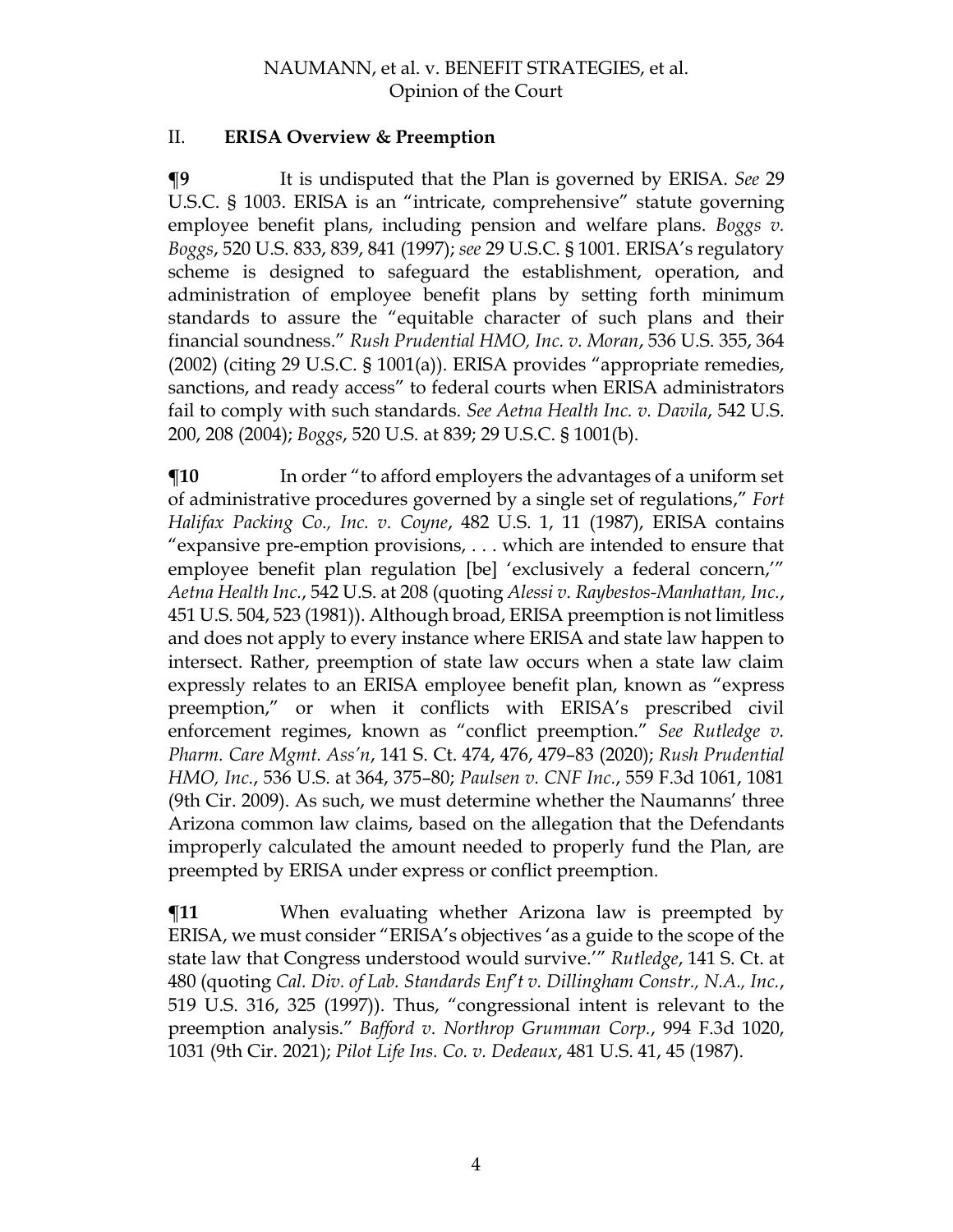#### III. **ERISA Does Not Expressly Preempt the Naumanns' State Law Claims**

**The Term** ERISA expressly preempts "any and all State laws insofar as they may now or hereafter *relate to* any employee benefit plan" covered by ERISA. 29 U.S.C. § 1144(a) (emphasis added). "'A state law relates to an ERISA plan if it has a connection with or reference to such a plan.'" *Rutledge*, 141 S. Ct. at 479 (quoting *Egelhoff v. Egelhoff*, 532 U.S. 141, 147 (2001)).

### *A. The Naumanns' State Law Claims Do Not Have "an Impermissible Connection With" the Plan.*

 $\P$ **13** Not every potential connection with a state law will run afoul of ERISA's express preemption provision. As the United States Supreme Court observed in *Rutledge*, ERISA is:

primarily concerned with pre-empting laws that require providers to structure benefit plans in particular ways, such as by requiring payment of specific benefits, or by binding plan administrators to specific rules for determining beneficiary status, [or] . . . if acute, albeit indirect, economic effects of the state law force an ERISA plan to adopt a certain scheme of substantive coverage.

*Rutledge*, 141 S. Ct. at 480 (citations and internal quotation marks omitted). Accordingly, a state law claim has "an impermissible connection with" an ERISA plan if the applicable state law "governs a central matter of plan administration or interferes with nationally uniform plan administration." *Id.* at 476, 480 (citing *Gobeille v. Liberty Mut. Ins. Co.*, 577 U.S. 312, 320 (2016)). "Crucially, not every state law that affects an ERISA plan or causes some disuniformity in plan administration has an impermissible connection with an ERISA plan." *Id.*

**There, the Naumanns' state law claims do not "govern[] a** central matter of plan administration" but rather concern a professional services contract with a third-party administrator to perform, in relevant part, non-discretionary, ministerial tasks; namely, calculating contributions "according to the Plan terms" to guide the Naumanns in sufficiently funding the Plan. *See Rutledge*, 141 S. Ct. at 480; *Bafford*, 1024–1028, 1032.

**¶15** Likewise, there is nothing in the record indicating the Naumanns' state law claims would "interfere[] with nationally uniform plan administration." *Rutledge*, 141 S. Ct. at 480. The Naumanns' Arizona common law claims against the Defendants regarding calculation of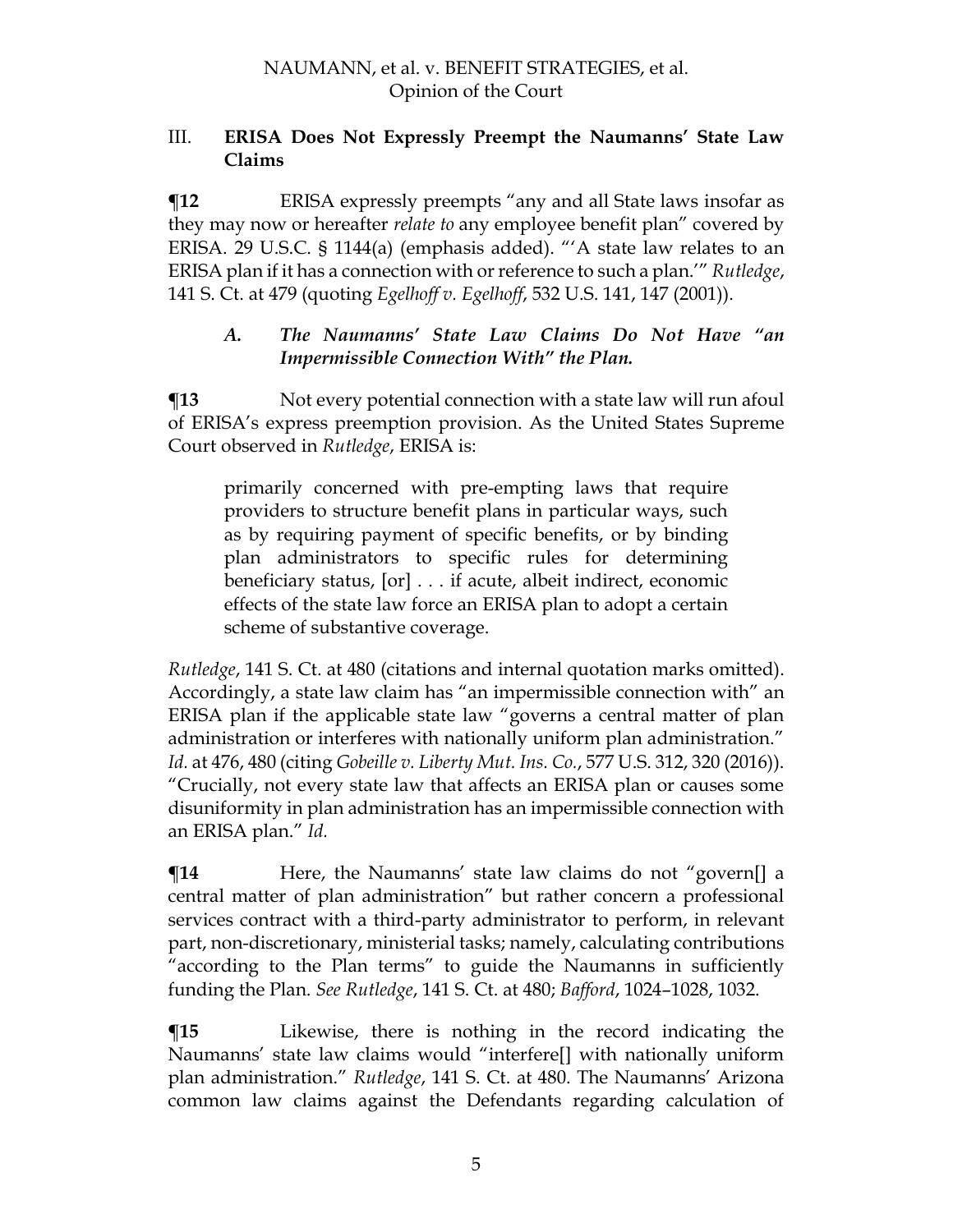contributions to fund the Plan would not in any way affect (let alone interfere with) ERISA-related plan administration, nationally, locally, or otherwise.

**The Ninth Circuit additionally employs a "relationship test"** in analyzing the "connection with" inquiry, under which ERISA preempts a state law claim where that "claim bears on an ERISA-regulated relationship." *Paulsen*, 559 F.3d at 1082–83. Such relationships include, for example, those between a (1) plan and plan member, (2) plan and employer, (3) employer and employee, and (4) plan and trustee. *Id.* (citations omitted).

**¶17** Here, no such relationship exists between the Naumanns and the Defendants. Instead, the Naumanns are suing a third-party service provider that performed, as relevant here, the non-discretionary, ministerial task of calculating Plan contributions according to Plan terms. *See Bafford*, 994 F.3d at 1031–32. ERISA does not "purport to regulate those relationships where a plan operates just like any other commercial entity for instance, the relationship between the plan and its own employees, or the plan and its insurers or creditors, or the plan and the landlords from whom it leases office space." *Paulsen*, 559 F.3d at 1083. As in *Paulsen*, the state law claims here may "[a]t most . . . interfere with a relationship between the plan and its third-party service provider," meaning they are not preempted by ERISA. *Id.* Therefore, the Naumanns' state law claims bear no impermissible connection with their Plan under either *Rutledge* or *Paulsen*.

**¶18** The Ninth Circuit's recent decision in *Bafford v. Northrop Grumman Corp.* supports this conclusion. 994 F.3d 1020 (9th Cir. 2021). In *Bafford*, Northrop Grumman Corporation sponsored an employee pension plan governed by ERISA. *Id.* at 1024. Hewitt Associates L.L.C. ("Hewitt"), in turn, provided "outside administrative services" for the plan, including providing plan participants estimates of what their monthly pension benefits would be upon retirement. *Id.* at 1024–25. Hewitt's estimates, however, overestimated the benefits certain participants would receive upon their retirement. *Id.* After the *Bafford* plaintiffs, who were plan participants, retired, they learned Hewitt's estimates were wrong. *Id.* The *Bafford* plaintiffs sued Hewitt for breach of fiduciary duties under ERISA and professional negligence and negligent misrepresentation under state law for the miscalculation of their benefits, with the district court dismissing all claims. *Id.* at 1024–28, 1030–32.

**¶19** On appeal, the *Bafford* court found that calculation of benefits pursuant to a plan formula is not a fiduciary function, but a "ministerial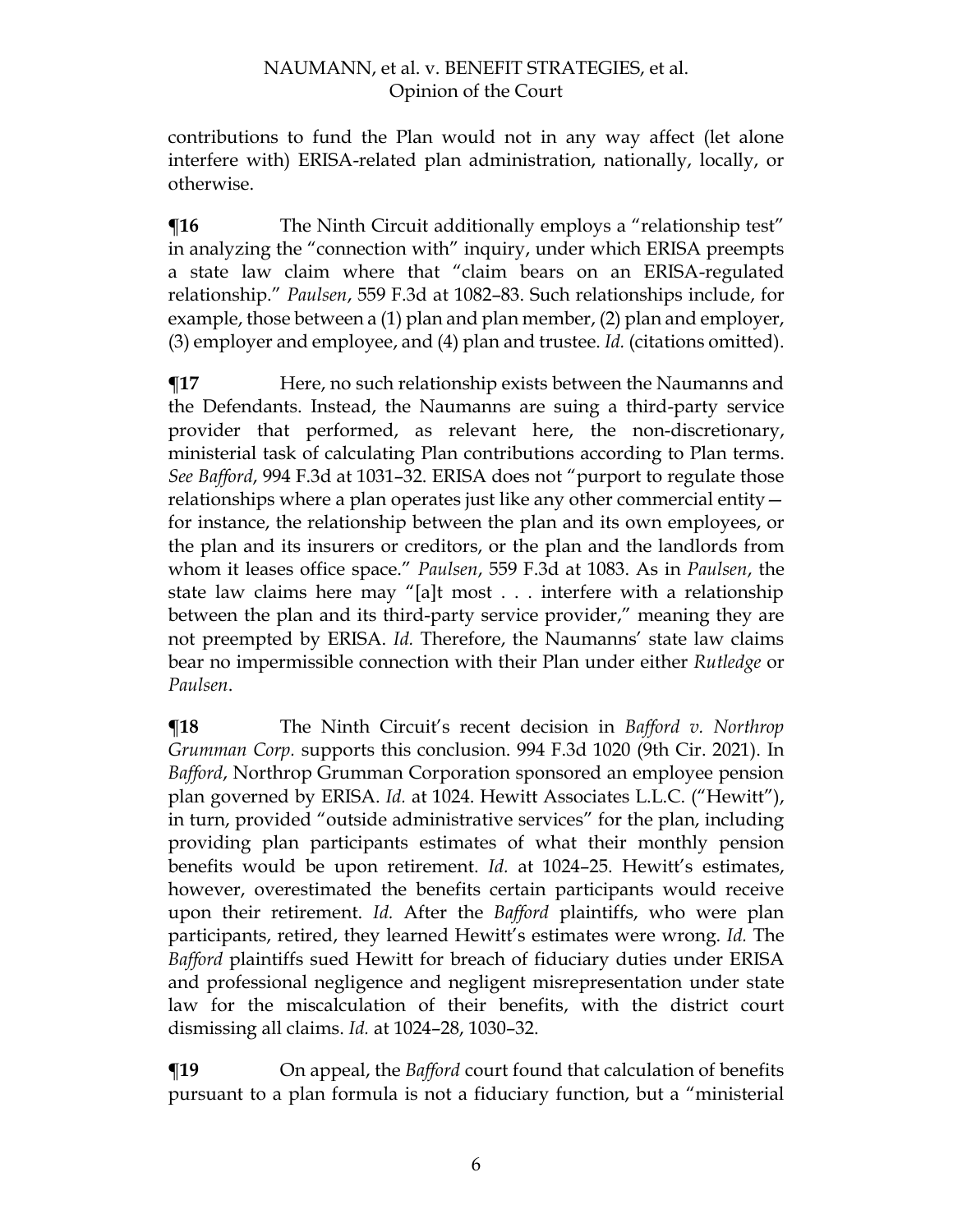function that does not have a fiduciary duty attached to it," and thus affirmed the dismissal of the plaintiffs' breach of fiduciary duty claim. *Id.* at 1024–28, 1032. But it further held that ERISA did not expressly preempt the plaintiffs' state law claims against Hewitt. *Id.* at 1030–32.

**¶20** Analyzing the "connection with" prong, the *Bafford* court explained that a state law claim is preempted under that ground if it "bears on an ERISA-regulated relationship," such as the relationship between the plan and its members, between the plan and the employer, or between the employer and its employees. *Id.* at 1031–32; *see Paulsen*, 559 F.3d at 1082–83. Because Hewitt's duty giving rise to the negligence claims did not arise out of any of those relationships but rather "from a third-party actuary, *i.e.*, a non-fiduciary service provider, to the plan participants as intended third party beneficiaries of the actuary's service contract," the claims did not have an impermissible connection with the ERISA plan. *Bafford*, 994 F.3d at 1031– 32 (citing *Paulsen*, 559 F.3d at 1083).

**[21** Here, as in *Bafford*, the Naumanns, acting as trustees for the Plan, engaged an outside administrative service provider—BSW—to assist with calculating Plan contributions. As in *Bafford*, BSW provided incorrect calculations regarding contributions to be made to sufficiently fund the Plan. This failure resulted in a substantial underfunding of the Plan, which in turn allegedly caused loss of retirement and tax benefits. The Naumanns sued the Estate in federal court, alleging breach of fiduciary duty, but ultimately were compelled to abandon that claim because, as explained in *Bafford*, third-party administrators do not generally owe fiduciary duties under ERISA for ministerial actions, such as performing calculations according to a plan formula. *See id.* at 1024–1028, 1032. Also parallel to *Bafford*, the superior court dismissed the Naumanns' state law claims against the third-party administrator as preempted by ERISA. But *Bafford*  clarifies that asserting state law claims against those performing a ministerial function does not impact any fiduciary relationship or duty that would invoke ERISA's express preemption as intended by Congress. *See id.*

**¶22** To the contrary, the *Bafford* court observed that "[h]olding both that Hewitt's calculations were not a fiduciary function and that [the plaintiffs'] state-law claims are preempted would deprive [p]laintiffs of a remedy for the wrong they allege without examination of the merits of their claim." *Id.* at 1031. As in *Bafford*, "there is no 'ERISA-related purpose that denial of a remedy would serve' in this instance." *Id.* at 1031 (quoting *Varity Corp. v. Howe*, 516 U.S. 489, 515 (1996)). Thus, the Naumanns' state law claims have no impermissible connection with the Plan that would warrant express preemption under ERISA.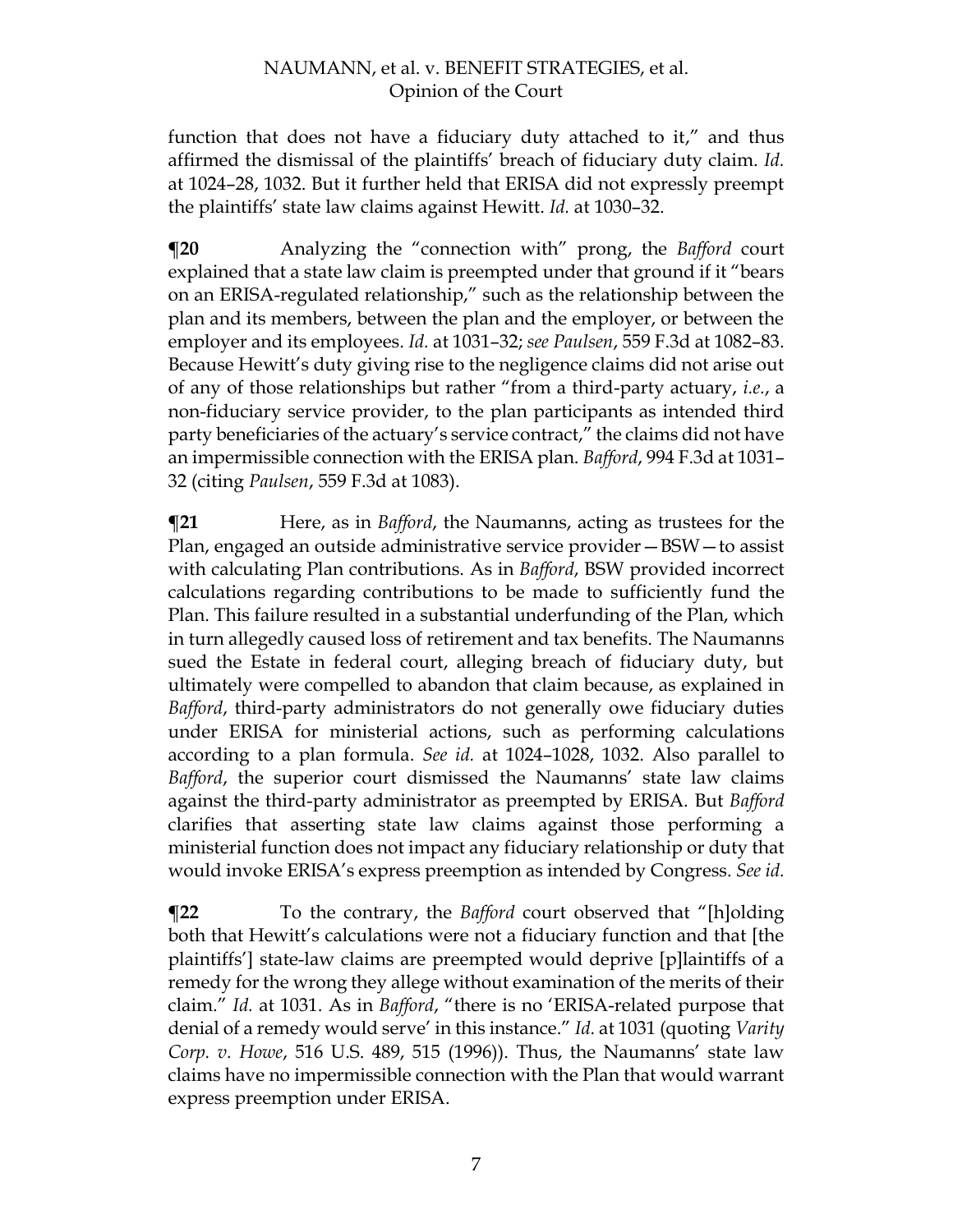### *B. The Naumanns' State Law Claims Do Not Have an Impermissible "Reference To" the Plan.*

**¶23** A state law claim has an impermissible "reference to" an ERISA plan if the state law at issue "acts immediately and exclusively upon ERISA plans" or "the existence of ERISA plans is essential to the law's operation." *Rutledge*, 141 S. Ct. at 478, 481, 483 (citation omitted); *accord Cal. Div. of Lab. Standards Enf't*, 519 U.S. at 325; *Bafford*, 994 F.3d at 1031.

**¶24** Where state laws regulate "areas where ERISA has nothing to say," even when they have "incidental effect on ERISA plans," those state law claims are not preempted by ERISA. *Egelhoff*, 532 U.S. at 147–48. Here, the Naumanns' state law claims do not necessarily turn on the Plan itself but on whether the Defendants provided accurate contribution calculations to the Naumanns.

**¶25** *Bafford* is again instructive. Analyzing the "reference to" inquiry, the *Bafford* court explained that because the plaintiffs' negligence claims against Hewitt were based on state common law negligence principles and state statute, which did not act immediately and exclusively on ERISA plans, nor was the existence of an ERISA plan essential to the operation of those laws, the claims did not have an impermissible reference to the ERISA plan. *Bafford*, 994 F.3d at 1031–32 (citing *Paulsen*, 559 F.3d at 1082).

**¶26** Similarly, the Naumanns' contract and negligence claims here do not immediately or exclusively act upon the Plan. Instead, they are based on Arizona law that long pre-dates ERISA and is not reliant on an ERISA plan or ERISA itself for its operation. *See, e.g.*, *Kain v. Ariz. Copper Co.*, 14 Ariz. 566, 569–73 (1913) (breach of contract); *Bartlett-Heard Land & Cattle Co. v. Harris*, 28 Ariz. 497, 504 (1925) (common law breach of warranty); *Butler v. Rule*, 29 Ariz. 405, 416 (1926) (common law malpractice/professional negligence claims). As such, the Naumanns' state law claims make no impermissible reference to their Plan.

**¶27** Because the Naumanns' three state law claims have neither an impermissible "connection with," nor an impermissible "reference to," the Plan, we conclude that those claims are not expressly preempted by ERISA.

### IV. **The Naumanns' State Law Claims Are Not Subject to Conflict Preemption**

**¶28** The civil enforcement provisions in ERISA list those entities that may file civil actions, *see* 29 U.S.C. § 1132(a)(1)–(11), and include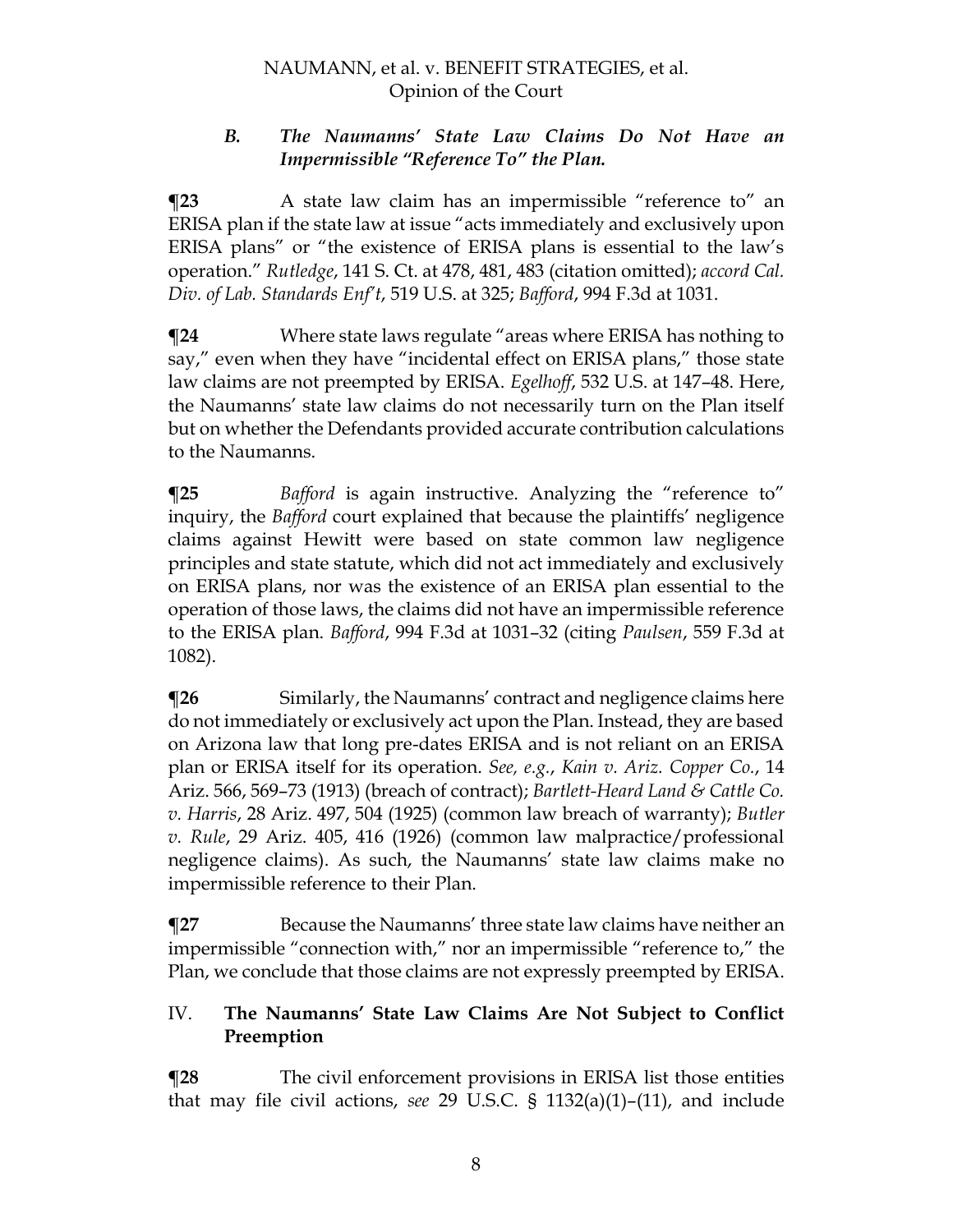thirteen avenues of relief that plan participants or beneficiaries may specifically seek in court, *see* 29 U.S.C. § 1132(a)(1)(A)–(B), (c)(1)–(12). Where state law claims would conflict with any of the prescribed enforcement provisions, conflict preemption applies. *See Rush Prudential HMO, Inc.*, 536 U.S. at 375–80; *Paulsen*, 559 F.3d at 1081. "Conventional conflict pre-emption principles require pre-emption where compliance with both federal and state regulations is a physical impossibility, or where state law stands as an obstacle to the accomplishment and execution of the full purposes and objectives of Congress [in enacting ERISA]." *Boggs*, 520 U.S. at 844 (internal quotation omitted).

**¶29** Here, there is no such conflict. ERISA's civil enforcement scheme does not provide relief for any of the state law claims asserted by the Naumanns. As the Naumanns have conceded, the Defendants do not owe any ERISA-derived fiduciary duties to the Naumanns concerning the calculation of Plan contributions according to Plan terms. *See Bafford*, 994 F.3d at 1024–1028, 1032. Similarly, ERISA's civil enforcement provisions do not directly provide relief for breach of a third-party administrator's professional services contract or negligent performance of a non-fiduciary service under that contract. *See* 29 U.S.C. § 1132. As a result, federal and state law do not conflict, and compliance with both is the norm, not a "physical impossibility." *Boggs*, 520 U.S. at 844 (citation omitted). For these same reasons, Arizona's common law is not an obstacle to the full and complete implementation of ERISA. Indeed, dismissal of the Naumanns' ERISA claims because the Defendants' calculations were not a fiduciary function and also holding that the state law claims were preempted "would deprive [the Naumanns] of a remedy for the wrong they allege without examination of the merits of their claim[,] . . . [which] would be inconsistent with ERISA's purpose." *Bafford*, 994 F.3d at 1031. Therefore, the Naumanns' three state common law claims are not precluded by conflict preemption under ERISA.

# V. **Attorneys' Fee Award**

**¶30** In light of our decision, we vacate the superior court's award of attorneys' fees to the Defendants because they are no longer necessarily the successful party in the litigation. *See* A.R.S. § 12-341.01(A).

**¶31** Both parties request an award of their attorneys' fees on appeal pursuant to 29 U.S.C. § 1132(g)(1), A.R.S. § 12-349, and A.R.S. § 12- 341.01(A)(1). The ERISA attorneys' fees provision is inapplicable because this action was brought pursuant to Arizona state law and is not an ERISA civil enforcement action. *See* 29 U.S.C. § 1132(g)(1) (authorizing a